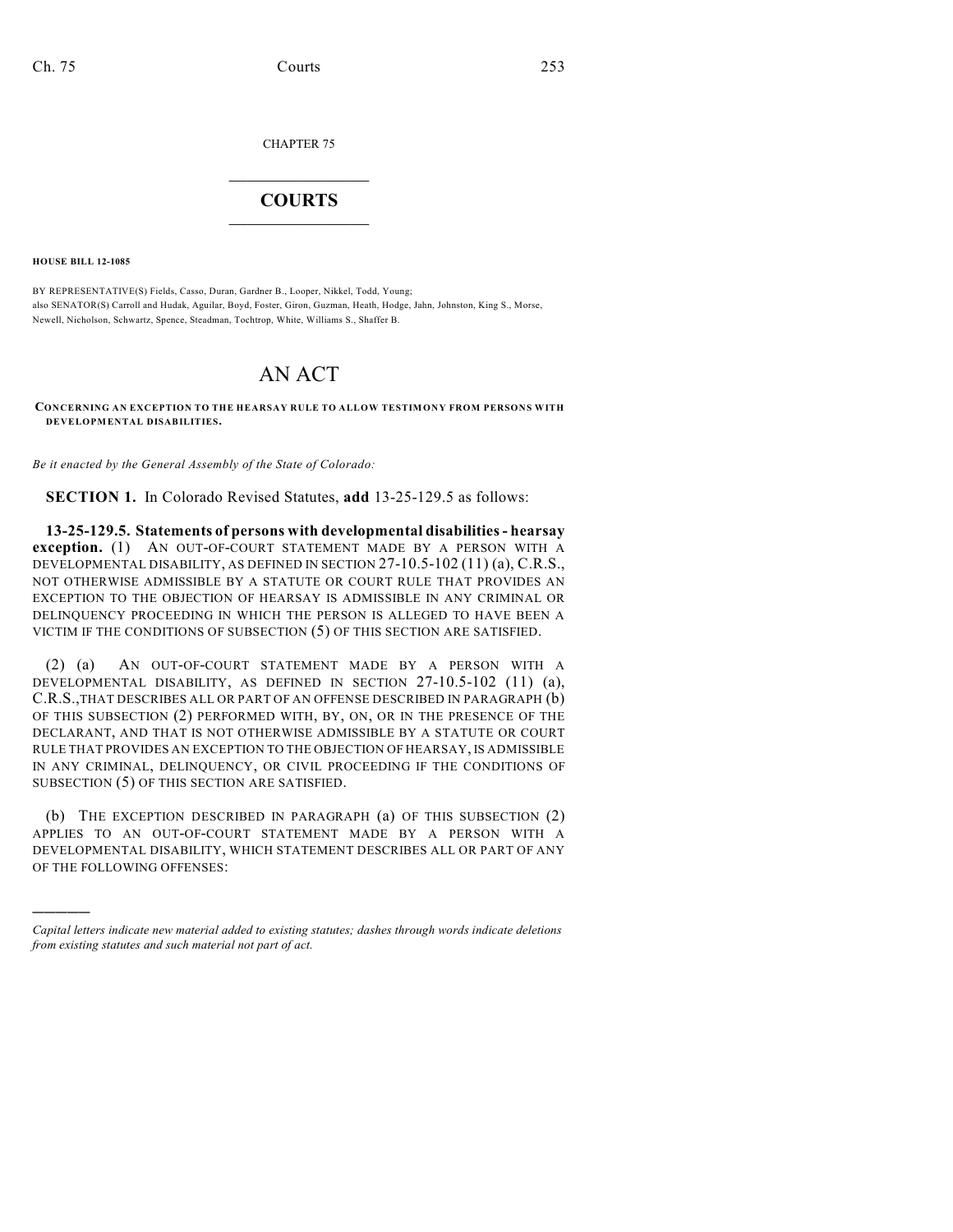(I) SEXUAL ASSAULT, AS DESCRIBED IN SECTION 18-3-402, C.R.S.;

(II) UNLAWFUL SEXUAL CONTACT, AS DESCRIBED IN SECTION 18-3-404, C.R.S.;

(III) SEXUAL ASSAULT ON A CHILD, AS DESCRIBED IN SECTION 18-3-405, C.R.S.;

(IV) SEXUAL ASSAULT ON A CHILD BY ONE IN A POSITION OF TRUST, AS DESCRIBED IN SECTION 18-3-405.3, C.R.S.;

(V) INTERNET EXPLOITATION OF A CHILD, AS DESCRIBED IN SECTION 18-3-405.4, C.R.S.;

(VI) SEXUAL ASSAULT ON A CLIENT BY A PSYCHOTHERAPIST, AS DESCRIBED IN SECTION 18-3-405.5, C.R.S.;

(VII) INCEST, AS DESCRIBED IN SECTION 18-6-301, C.R.S.;

(VIII) AGGRAVATED INCEST, AS DESCRIBED IN SECTION 18-6-302, C.R.S.;

(IX) TRAFFICKING IN CHILDREN, AS DESCRIBED IN SECTION 18-3-502, C.R.S.;

(X) SEXUAL EXPLOITATION OF A CHILD, AS DESCRIBED IN SECTION 18-6-403, C.R.S.;

(XI) INDECENT EXPOSURE, AS DESCRIBED IN SECTION 18-7-302, C.R.S.; OR

(XII) CRIMINAL ATTEMPT TO COMMIT ANY OF THE ACTS SPECIFIED IN THIS PARAGRAPH (b).

(3) AN OUT-OF-COURT STATEMENT BY A PERSON WITH A DEVELOPMENTAL DISABILITY, AS DEFINED IN SECTION 27-10.5-102 (11) (a), C.R.S., THAT DESCRIBES ANY ACT OF CHILD ABUSE, AS DEFINED IN SECTION 18-6-401, C.R.S., TO WHICH THE DECLARANT WAS SUBJECTED OR WHICH THE DECLARANT WITNESSED, AND THAT IS NOT OTHERWISE ADMISSIBLE BY A STATUTE OR COURT RULE THAT PROVIDES AN EXCEPTION TO THE OBJECTION OF HEARSAY, IS ADMISSIBLE IN EVIDENCE IN ANY CRIMINAL, DELINQUENCY, OR CIVIL PROCEEDING IN WHICH A CHILD IS ALLEGED TO BE A VICTIM OF CHILD ABUSE OR THE SUBJECT OF A PROCEEDING ALLEGING THAT A CHILD IS NEGLECTED OR DEPENDENT UNDER SECTION  $19-1-104(1)$  (b), C.R.S., IF THE CONDITIONS OF SUBSECTION (5) OF THIS SECTION ARE SATISFIED.

(4) AN OUT-OF-COURT STATEMENT MADE BY A PERSON WITH A DEVELOPMENTAL DISABILITY, AS DEFINED IN SECTION 27-10.5-102 (11) (a), C.R.S., THAT DESCRIBES ALL OR PART OF AN OFFENSE CONTAINED IN PART 1 OF ARTICLE 3 OF TITLE 18,C.R.S., OR THAT DESCRIBES AN ACT OF DOMESTIC VIOLENCE AS DEFINED IN SECTION 18-6-800.3 (1), C.R.S., NOT OTHERWISE ADMISSIBLE BY STATUTE OR COURT RULE THAT PROVIDES AN EXCEPTION TO THE OBJECTION OF HEARSAY, IS ADMISSIBLE IN EVIDENCE IN ANY CRIMINAL, DELINQUENCY, OR CIVIL PROCEEDING IF THE CONDITIONS OF SUBSECTION (5) OF THIS SECTION ARE SATISFIED.

(5) THE EXCEPTIONS TO THE OBJECTION OF HEARSAY DESCRIBED IN SUBSECTIONS